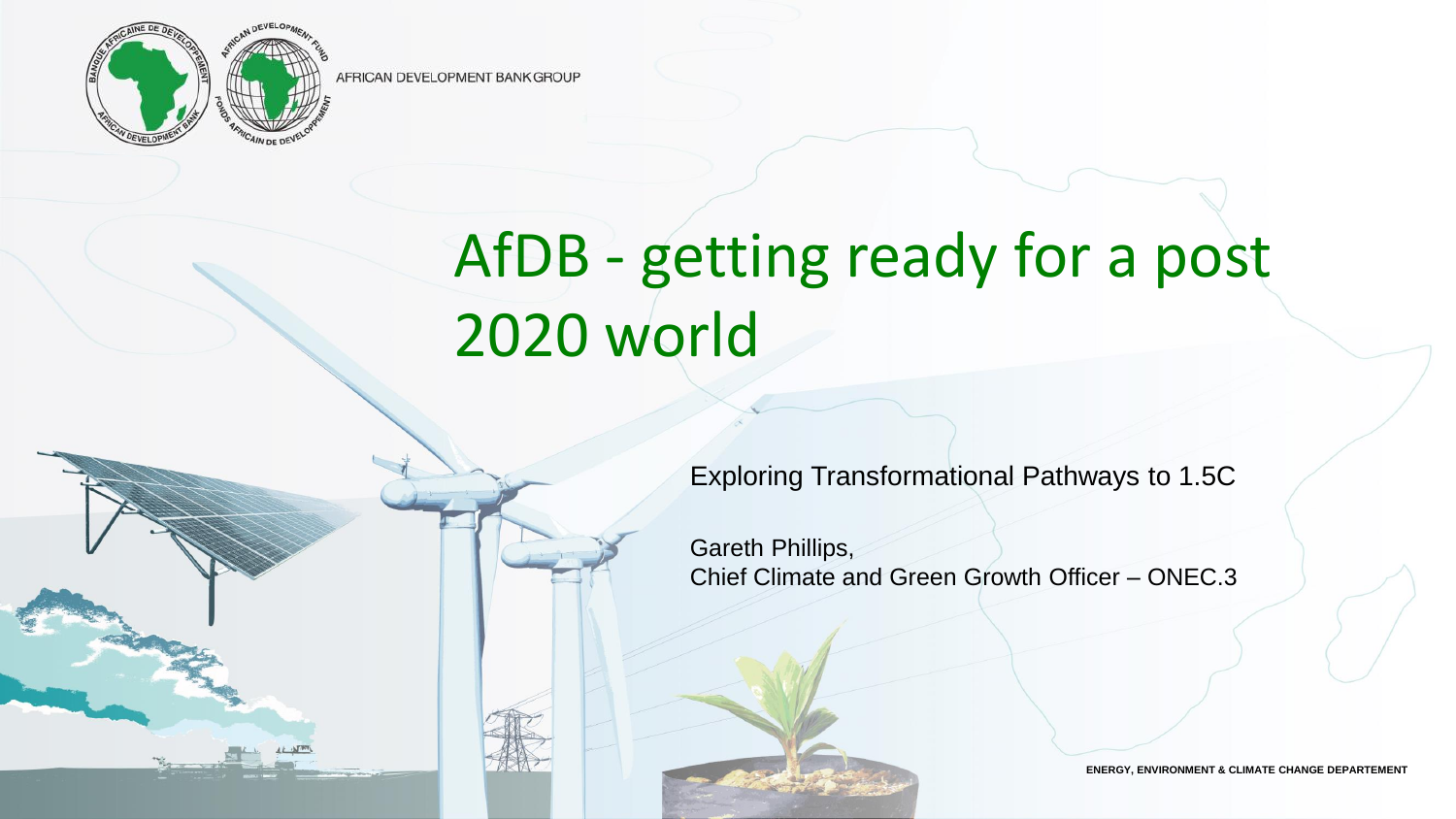### **Contents**

#### Part 1 – AfDB getting ready for a post 2020 world

- AfDB's Hi 5s
- New Deal on Energy
- Climate Finance Targets

Part 2 – Steps to achieve the 1.5°C goal

- No Silver Bullet
- Social and Environmental integrity in the Paris Agreement
- Alternative options and 10 essential actions



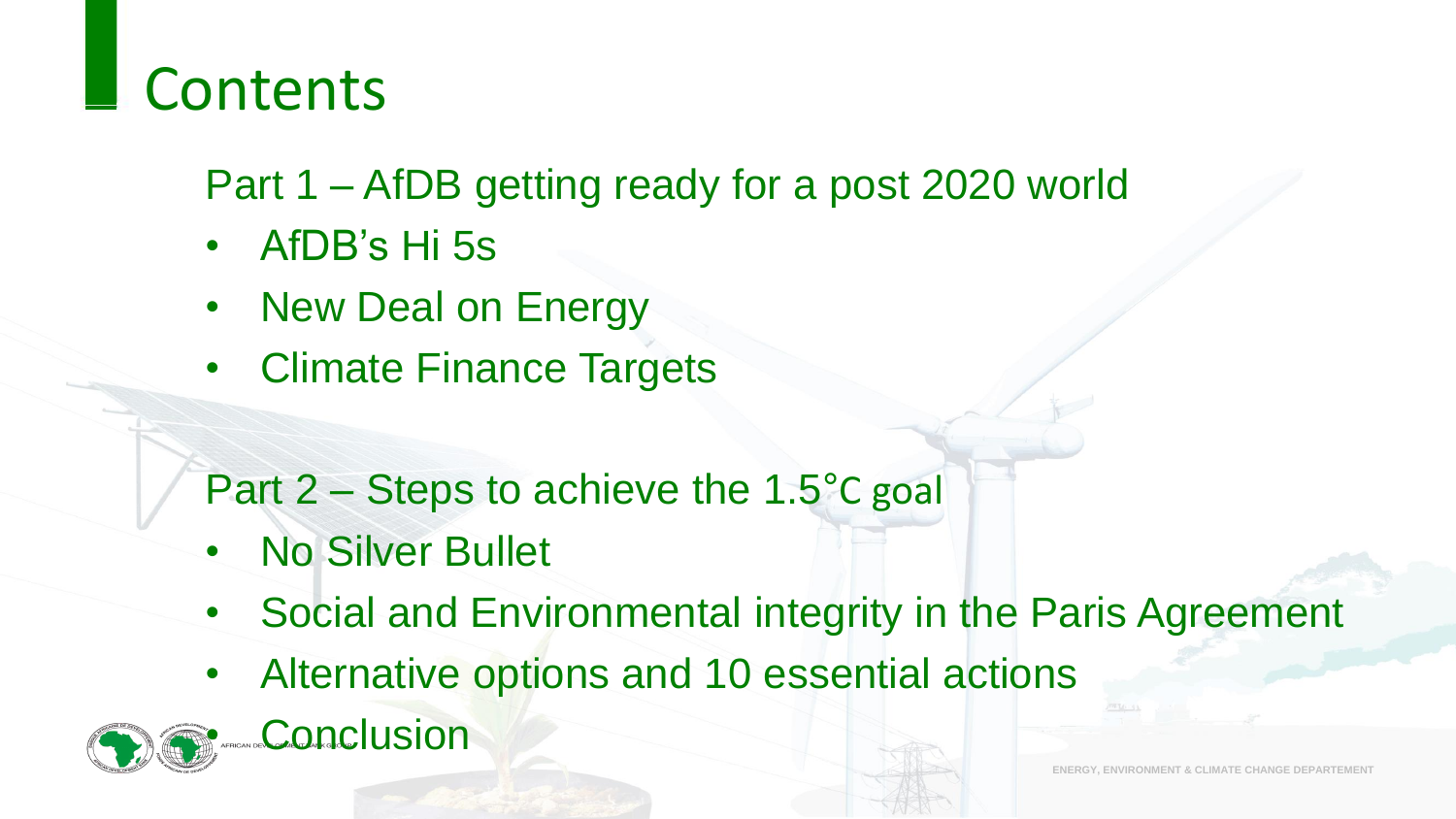# The Hi 5s

- **Light up and Power Africa**
- **Feed Africa**
- **Industrialize Africa**

• **Integrate Africa**

• **Improve the livelihoods for African People**

- These goals are strongly linked to the SDGs
- AfDB is restructuring to create a business delivery model to suit these goals
- They are not specifically aligned to NDCs but we will encourage Governments to utilize technologies which will help to achieve NDCs going forward
- For example, we are about to start advising Governments of the long term emission liabilities that AfDB funded assets will create
- Light up and Power Africa is the priority New Deal for Energy

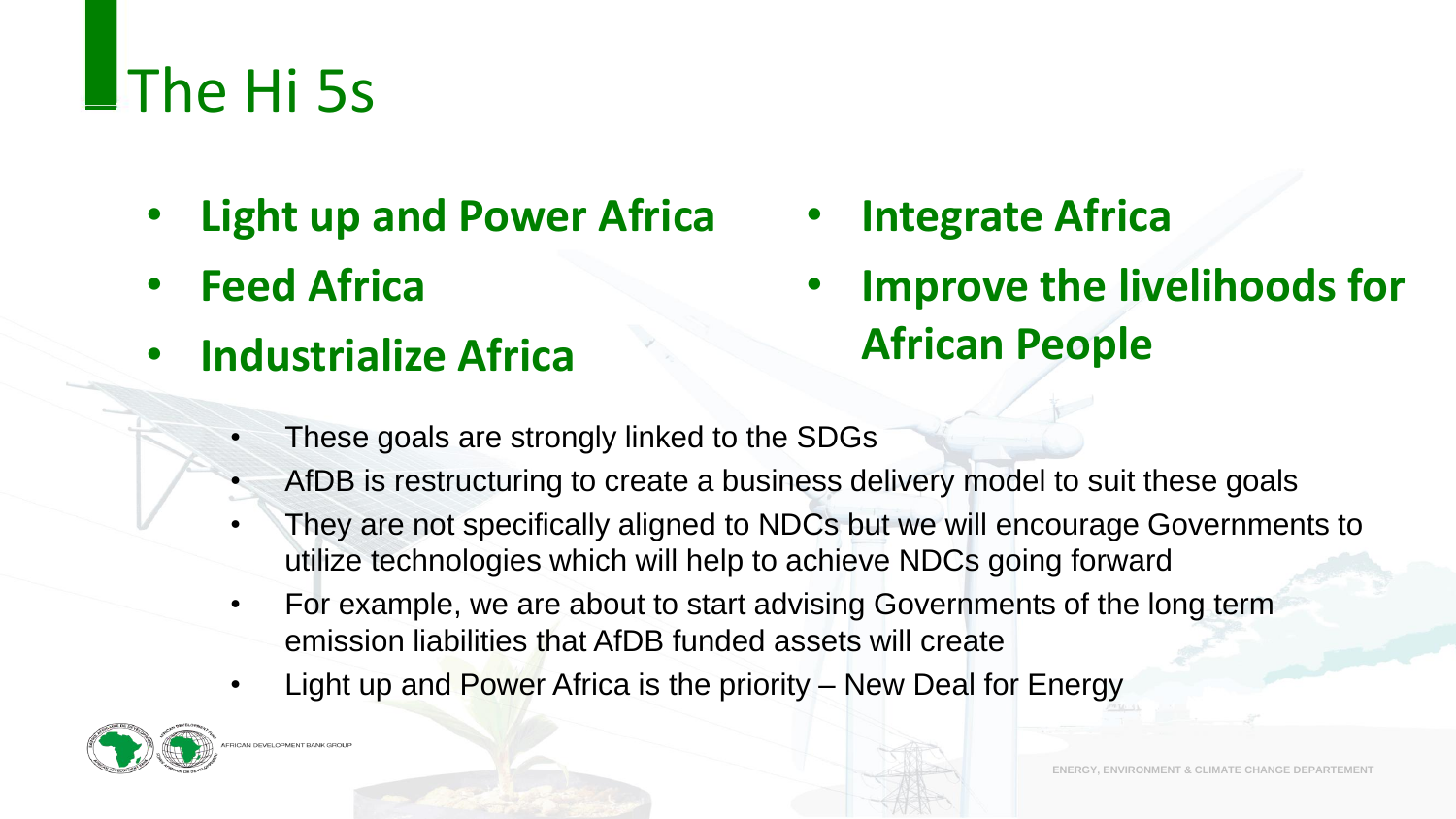## Nine Flagship Programs under the New Deal

- Standardized independent power producer (IPP) procurement program
- Renewable Energy Program
- **Energy Efficiency Program**
- Power utility transformation program
- Early stage project support facility
- Funding catalyst program
- Promoting bottom of the pyramid access
- 
- Mobile payment program
- Access to clean and efficient cooking solutions
- Regional and sub-regional project acceleration program
- Country-wide energy sector turnarounds
- Transformative partnerships on energy for Africa.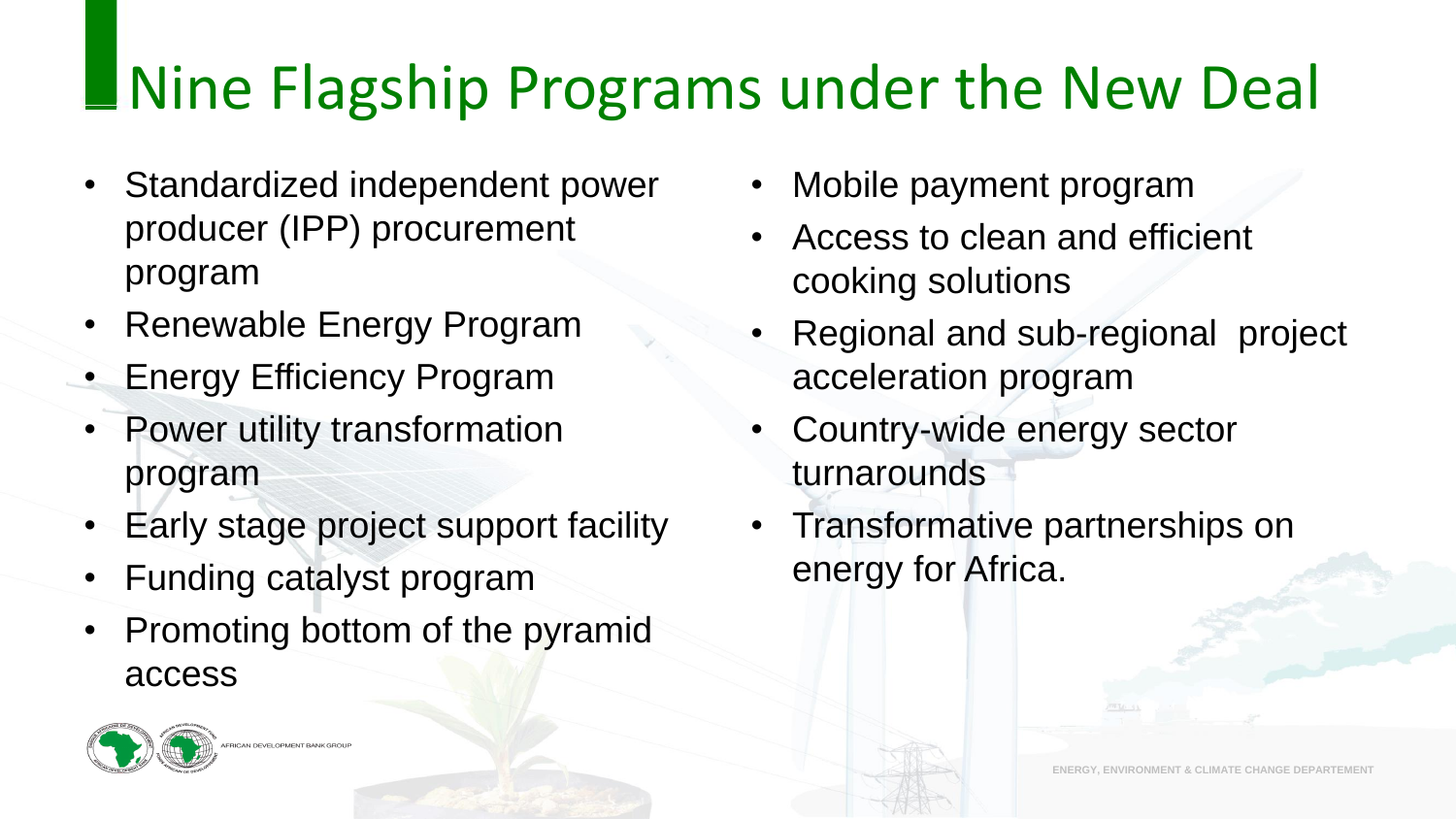## ■ Climate Finance

- 2015 Climate finance was in the region of USD1.6 bn
- Our commitment is to scale this up to USD5bn by 2020
- These funds come from a number of sources:
	- ADF Africa Development Funds
	- ADB AfDB's own money
	- AfDB managed Trust Funds SEFA, ACCF, AWF, Clim Dev
	- Multilateral trust funds GCF, CIF, GEF
	- Bilateral Trust funds KOAFEC and individual donors
	- Private Sector



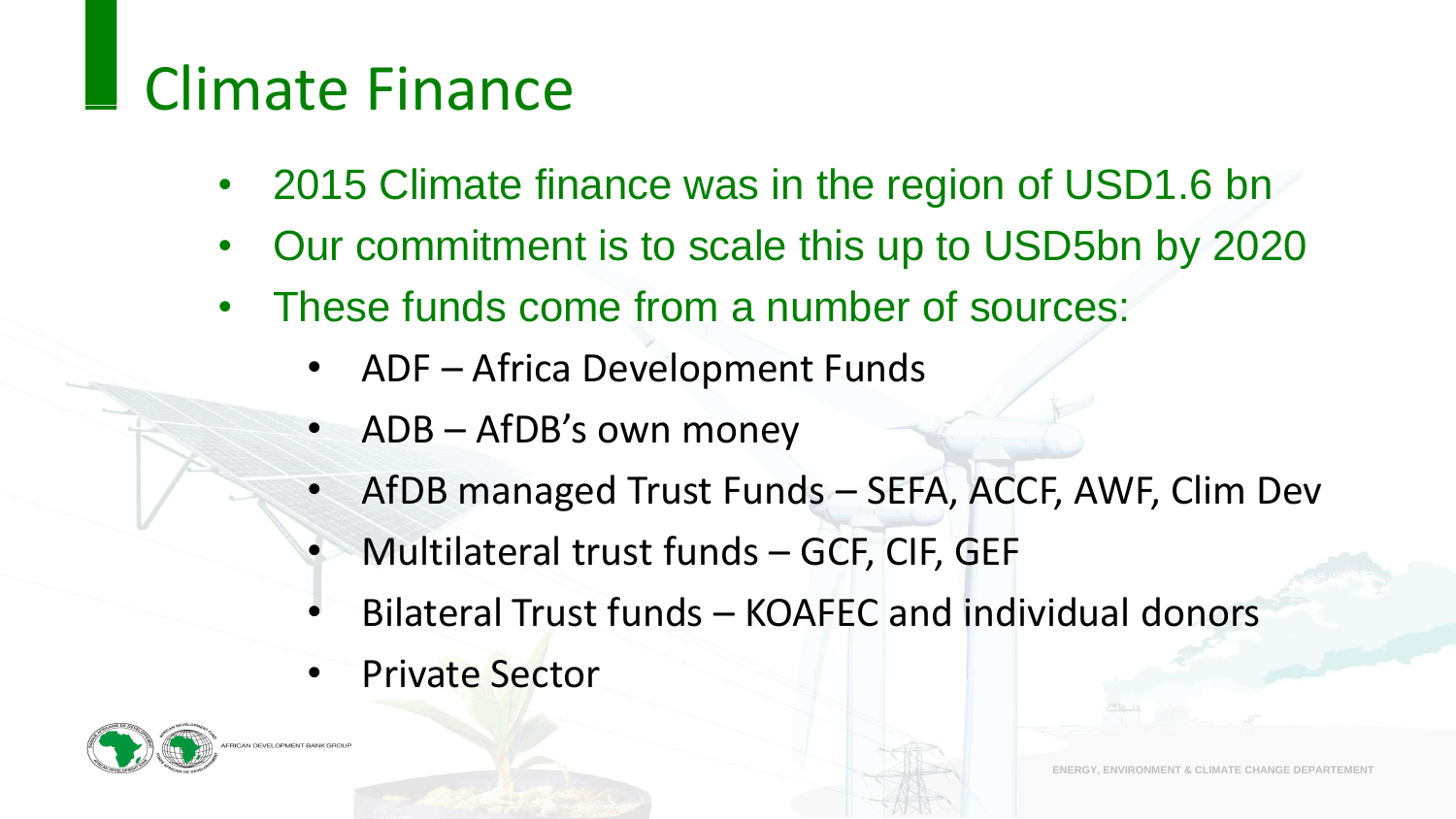

AFRICAN DEVELOPMENT BANK GROUP

### Part 2: Steps to achieve the 1.5°C goal

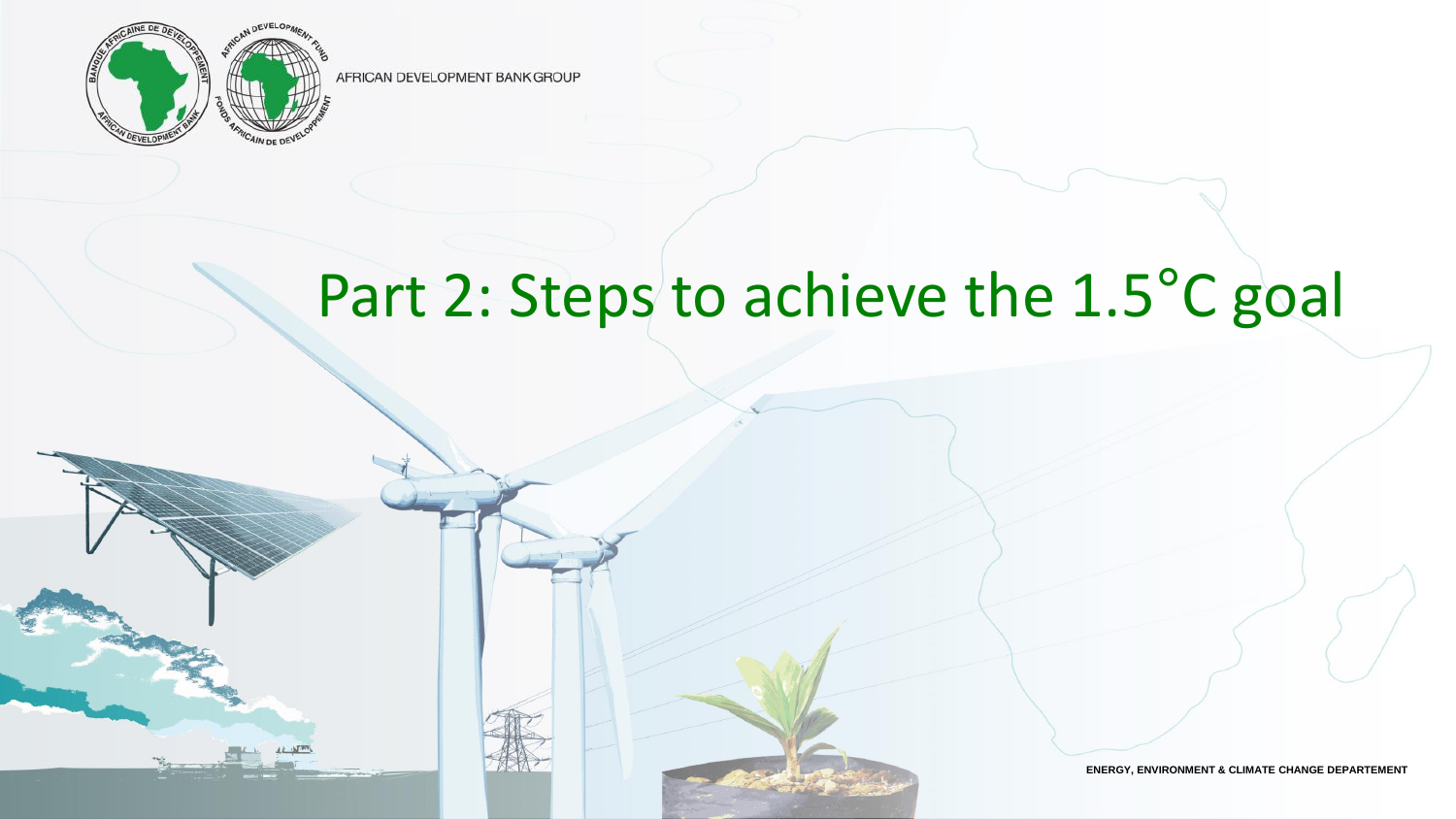#### There is no silver bullet

- The 1.5°C goal will be achieved by systematically implementing low carbon policies and measures across all sectors of the economy
- The Paris Agreement and the NDC process provides a framework for achieving this goal via the establishment of a long term goal and successive 5 yearly NDC with increasing ambition
- Paris Agreement also establishes the responsibility of developed countries to provide financial support to developing countries
- Hence ratification is the first vital step
- Private Sector engagement is critical which means we must create attractive investment environments
- Next: A note of caution on the use of a market mechanism....

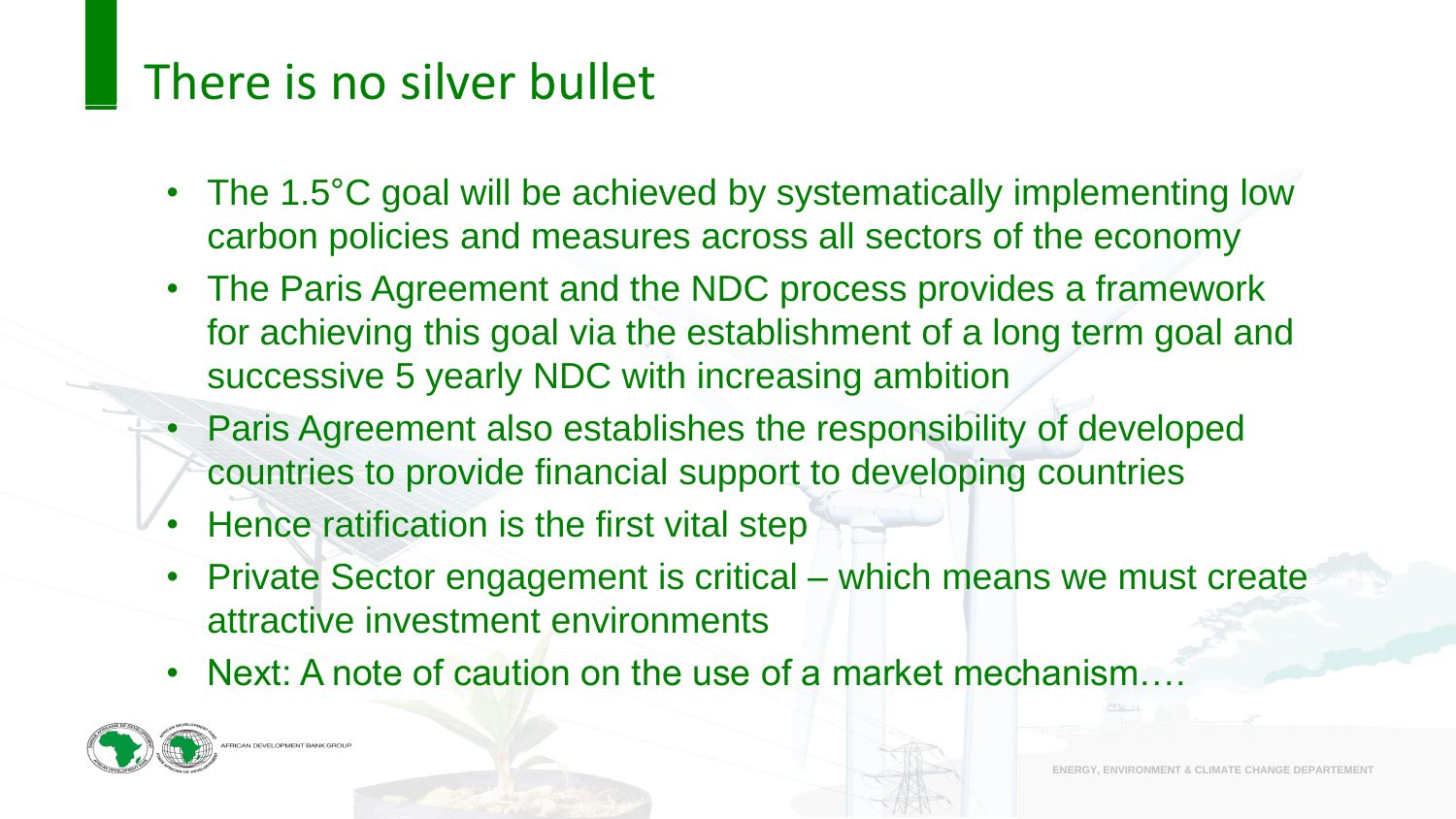#### Environmental and Social Integrity under the Paris Agreement

- 1. a) Allowing trade and transfer of units when targets are voluntary; b) Countries with differing levels of ambition produce units of different value; and c) lack of a compliance mechanism;
- 2. Baselines Parties are expected to implement policies and measures to achieve their commitments;
- 3. Additionality again Parties are expected to promote new technologies so how long does additionality last?
- 4. Host country letter of approval was awarded when CERs had no particular value to a host country;
- 5. EU ETS Registries and International Transaction Logs will be required to cope with different quality of units – these will take time; and
- 6. Voluntary carbon market and CSR buyers without an "LoA" these units WILL be double counted



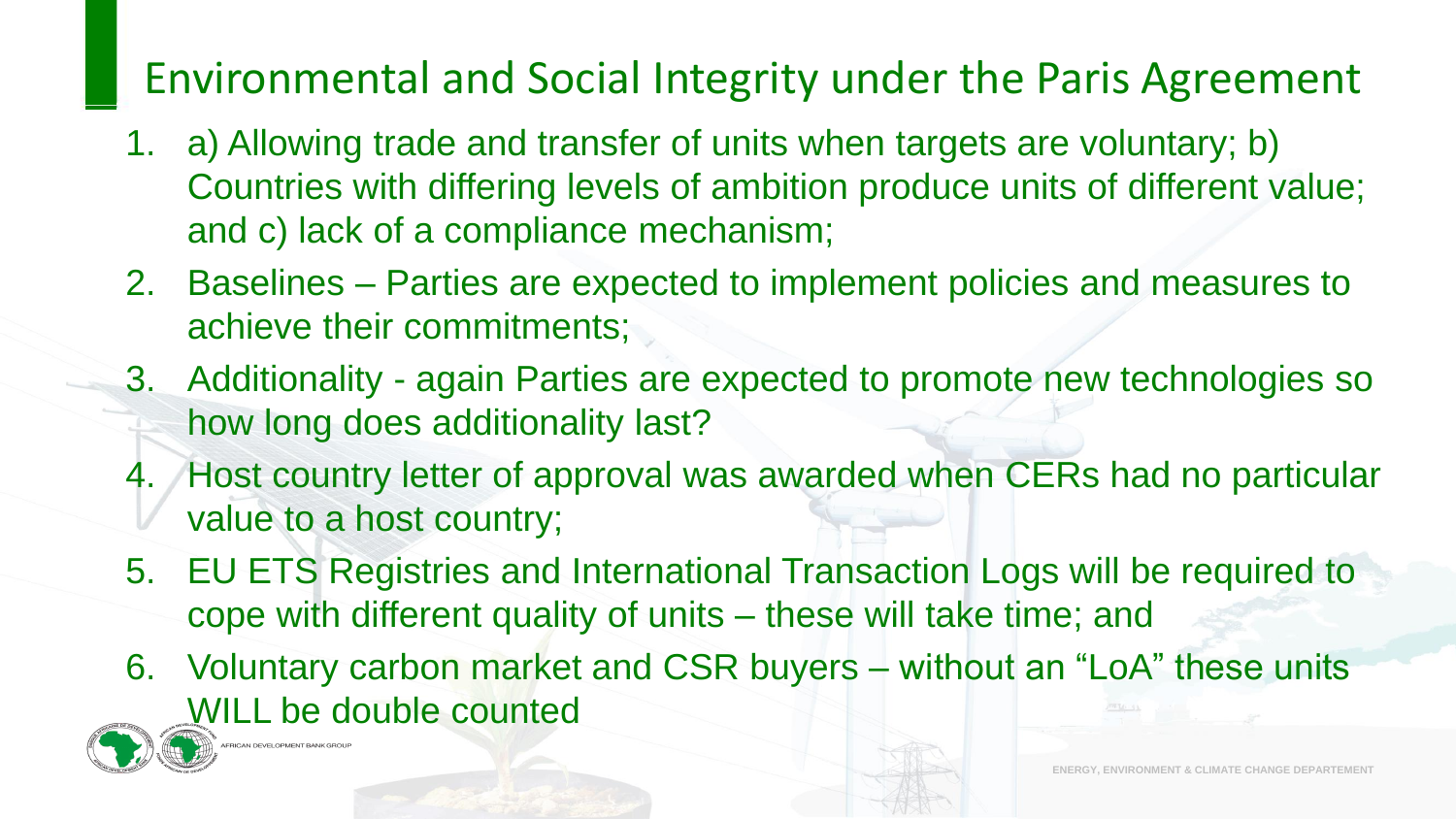#### Its not all negative – Domestic carbon pricing

- None of these challenges apply to domestic markets
- Carbon pricing, domestic carbon pricing and taxes are a very powerful instrument
	- Create new wealth for an economy, assets against which finance can be raised
	- A domestic tax can be used to stimulate domestic projects in non-taxed sectors and redistribute wealth
	- There is real value in creating domestic markets and once they have a high level of auctioning, merging with other markets to allow buyers access to each others' auctions





**ENERGY, ENVIRONMENT & CLIMATE CHANGE DEPARTEMENT**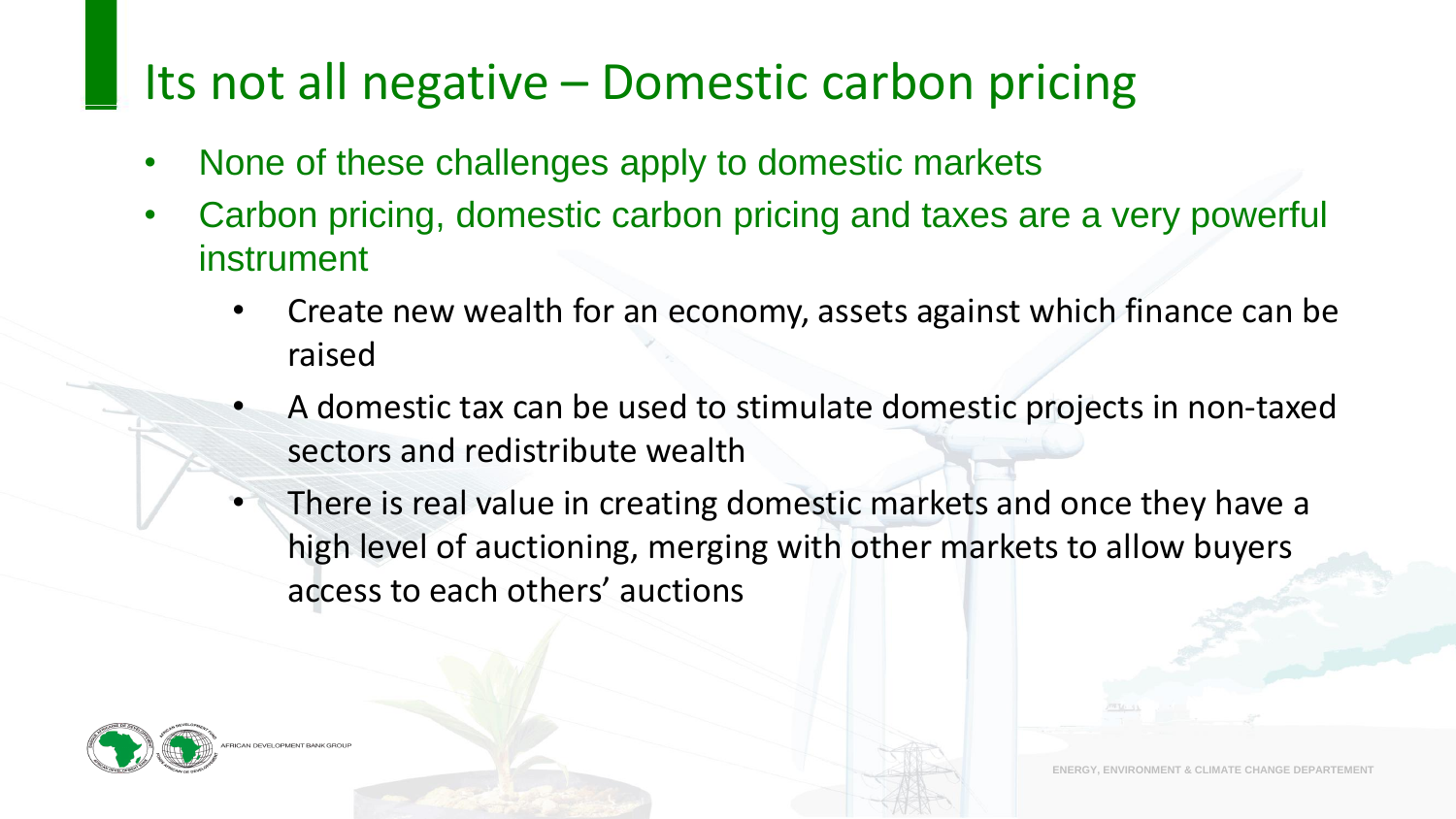#### Creating a market for Adaptation

- The mitigation market instruments (CERs, VERs) could very easily transition into an adaptation benefit unit
- Buyers are currently buying instruments which have no practical compliance value
- And they are paying different prices (i.e. they are ignoring the fact that CERs are a commodity)
- We could create a market instrument for adaptation which builds on these two criteria
- Such a market could do for Adaptation what the CDM did (albeit briefly) for Mitigation





**ENERGY, ENVIRONMENT & CLIMATE CHANGE DEPARTEMENT**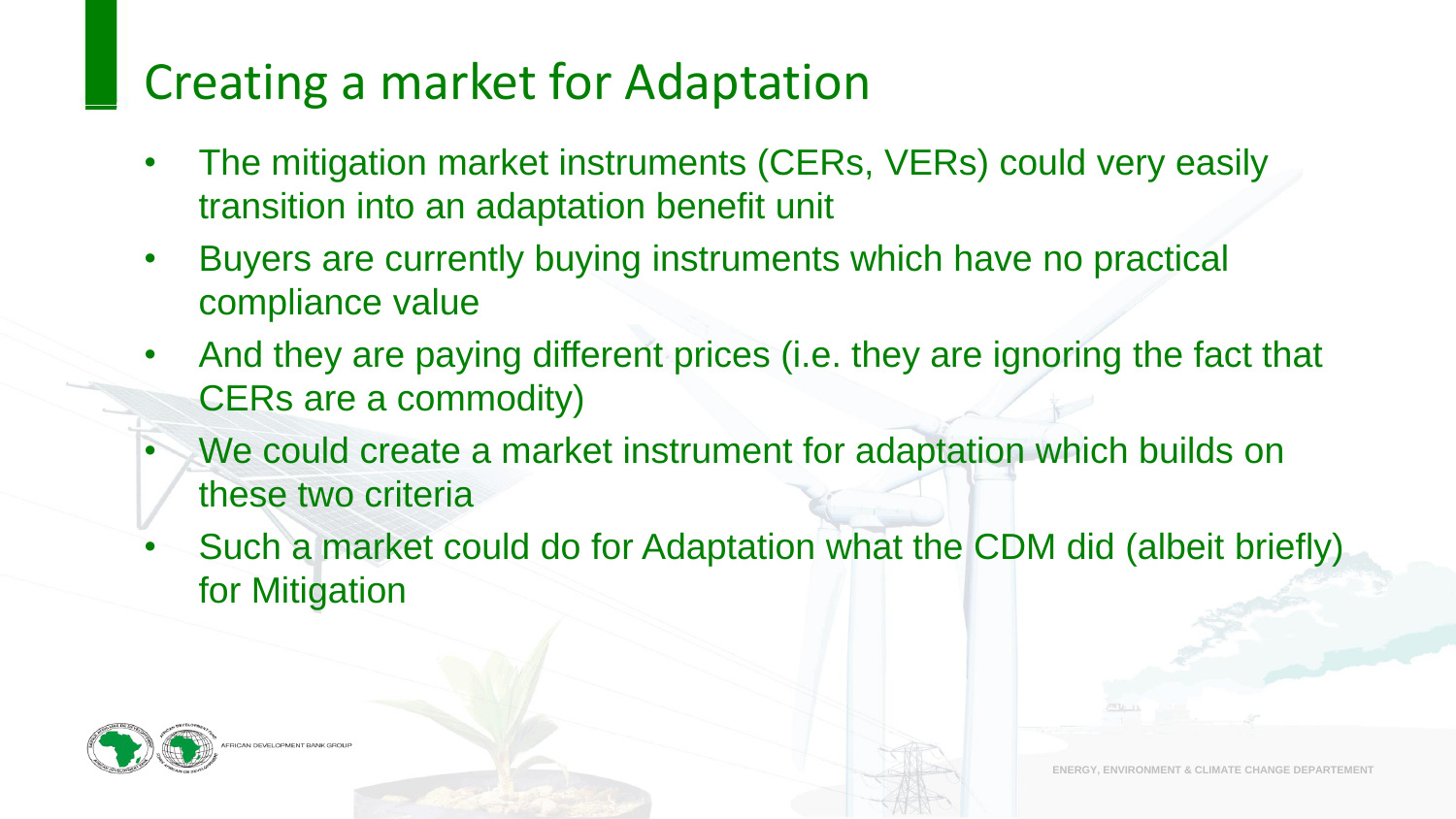#### Ten essential actions to help achieve the 1.5°C goal

- 1. Working to improve the quality of national inventories;
- 2. Develop and implement GHG emission monitoring and reporting regulations for all point sources;
- 3. Increase the depth of knowledge of GHG emission reducing policies and measures amongst relevant Ministries, industries and academia;
- 4. Build and experiment with General Equilibrium Models;
- 5. Require all new infrastructure projects to submit lifetime estimates of GHG emissions;
- 6. Build marginal abatement cost curves;
- **7. Review the national education syllabus for children through to graduates;**
- 8. Support R&D into low emission technologies and business models;
- 9. Build a shadow price of carbon into all investment decisions; and
- 10. Move towards the implementation of well-designed emission trading scheme to put a price on releasing GHG emissions



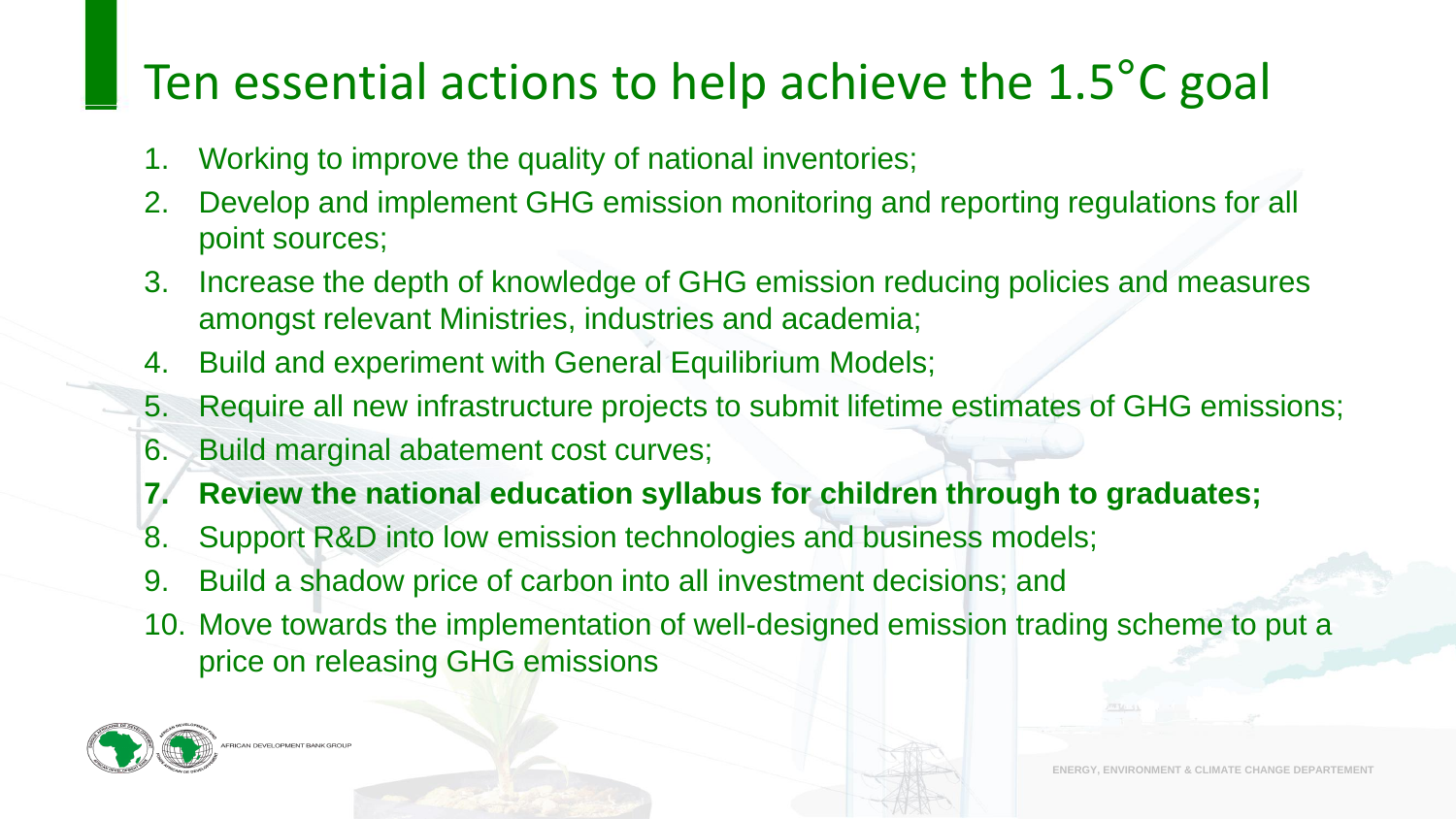#### **Conclusions**

- AfDB is committed to working with African Countries to help them achieve their NDCs whilst at the same time achieving the SDGs and developing as a continent
- AfDB will triple our contributions to climate finance
- There is a risk that the development of international market mechanisms could undermine the social and environmental integrity of the Paris Agreement
- But we have learnt many valuable lessons that can help Governments implement policies and measures to deliver on their NDCs